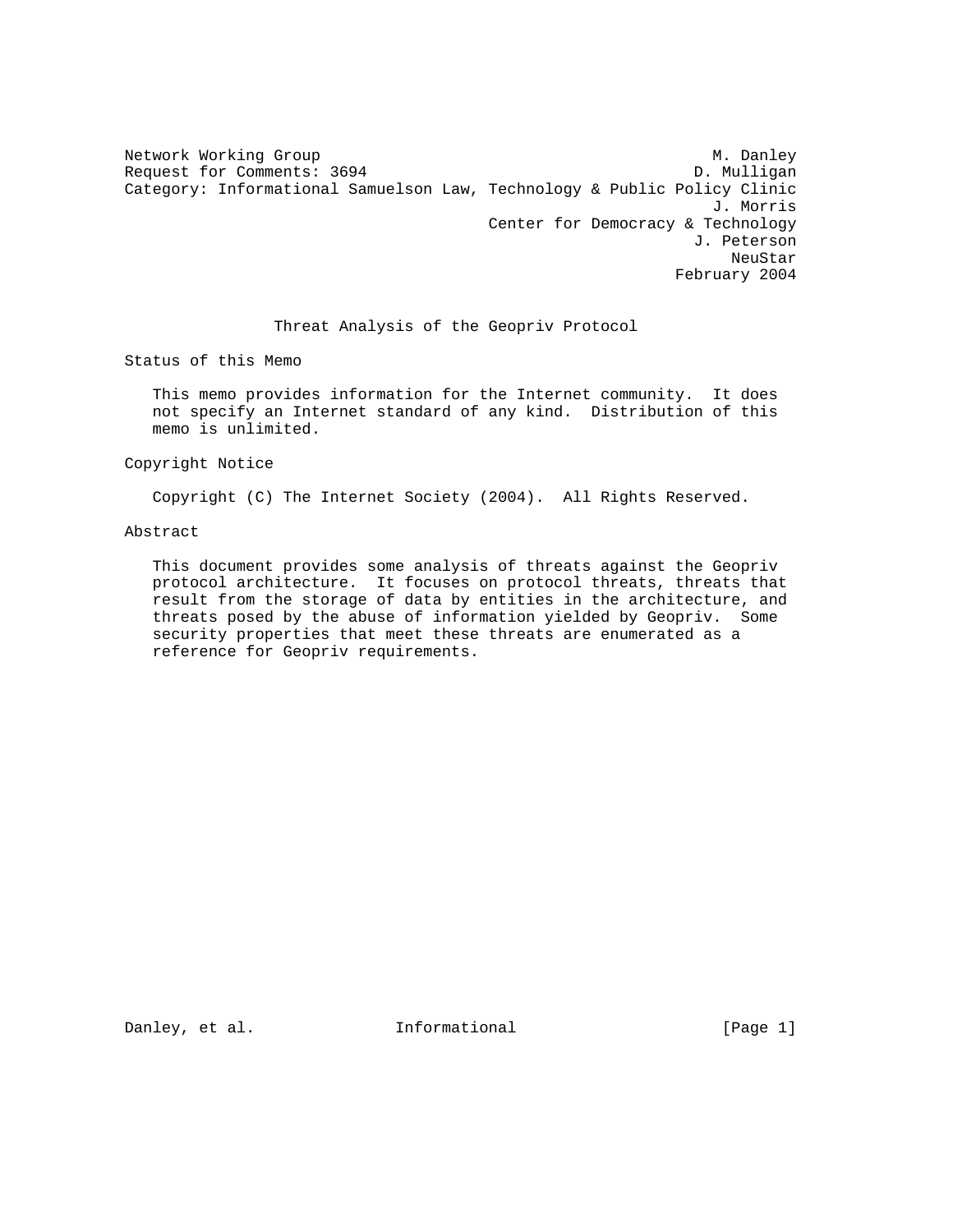Table of Contents

| 1. |      | 3                                                                                                                                                                                                                                                     |
|----|------|-------------------------------------------------------------------------------------------------------------------------------------------------------------------------------------------------------------------------------------------------------|
| 2. |      | Habitat of the Geopriv Protocol<br>$\mathbf{3}$                                                                                                                                                                                                       |
| 3. |      | $\overline{4}$<br>Motivations of Attackers of Geopriv                                                                                                                                                                                                 |
| 4. |      | 5<br>Representative Attacks on Geopriv                                                                                                                                                                                                                |
|    | 4.1. | 5                                                                                                                                                                                                                                                     |
|    |      | 5<br>Eavesdropping and/or Interception<br>4.1.1.                                                                                                                                                                                                      |
|    |      | 6<br>Identity Spoofing<br>4.1.2.                                                                                                                                                                                                                      |
|    |      | $\overline{7}$<br>Information Gathering<br>4.1.3.                                                                                                                                                                                                     |
|    |      | 8<br>Denial of Service<br>4.1.4.                                                                                                                                                                                                                      |
|    | 4.2. | $\overline{9}$                                                                                                                                                                                                                                        |
|    |      | $\overline{9}$<br>Data Stored at Servers<br>4.2.1.                                                                                                                                                                                                    |
|    |      | 9<br>4.2.2.<br>Data Stored in Devices                                                                                                                                                                                                                 |
|    |      | Data Stored with the Viewer 10<br>4.2.3.                                                                                                                                                                                                              |
|    |      | Information Contained in Rules<br>10<br>4.2.4.                                                                                                                                                                                                        |
|    | 4.3. | Usage Attacks<br>11<br>the contract of the contract of the contract of the contract of the contract of the contract of the contract of the contract of the contract of the contract of the contract of the contract of the contract of the contract o |
|    |      | Threats Posed by Overcollection 11<br>4, 3, 1,                                                                                                                                                                                                        |
| 5. |      | Countermeasures for Usage Violations 12                                                                                                                                                                                                               |
|    | 5.1. | Fair Information Practices 12                                                                                                                                                                                                                         |
| б. |      | Security Properties of the Geopriv Protocol 13                                                                                                                                                                                                        |
|    | 6.1. | Rules as Countermeasures 13                                                                                                                                                                                                                           |
|    |      | Rule Maker Should Define Rules 13<br>6.1.1.                                                                                                                                                                                                           |
|    |      | Geopriv Should Have Default Rules 14<br>6.1.2.                                                                                                                                                                                                        |
|    |      | 6.1.3.<br>Location Recipient Should Not Be Aware of All                                                                                                                                                                                               |
|    |      |                                                                                                                                                                                                                                                       |
|    |      | Certain Rules Should Travel With the LO 14<br>6.1.4.                                                                                                                                                                                                  |
|    | 6.2. | Protection of Identities 14                                                                                                                                                                                                                           |
|    |      | Short-Lived Identifiers May Protect Target's<br>6.2.1.                                                                                                                                                                                                |
|    |      |                                                                                                                                                                                                                                                       |
|    |      | Unlinked Pseudonyms May Protect the Location<br>6.2.2.                                                                                                                                                                                                |
|    |      | Recipients' Identity 15                                                                                                                                                                                                                               |
|    | 6.3. | Security During Transmission of Data 15                                                                                                                                                                                                               |
|    |      | Rules May Disallow a Certain Frequency of<br>6.3.1.                                                                                                                                                                                                   |
|    |      |                                                                                                                                                                                                                                                       |
|    |      | Mutual End-Point Authentication 16<br>6.3.2.                                                                                                                                                                                                          |
|    |      | Data Object Integrity & Confidentiality 16<br>6.3.3.                                                                                                                                                                                                  |
|    |      | 6.3.4.<br>Replay Protection 16                                                                                                                                                                                                                        |
| 7. |      | Security Considerations 16                                                                                                                                                                                                                            |
| 8. |      |                                                                                                                                                                                                                                                       |
| 9. |      |                                                                                                                                                                                                                                                       |
|    |      |                                                                                                                                                                                                                                                       |
|    |      | 11. Full Copyright Statement 18                                                                                                                                                                                                                       |
|    |      |                                                                                                                                                                                                                                                       |

Danley, et al. 1nformational [Page 2]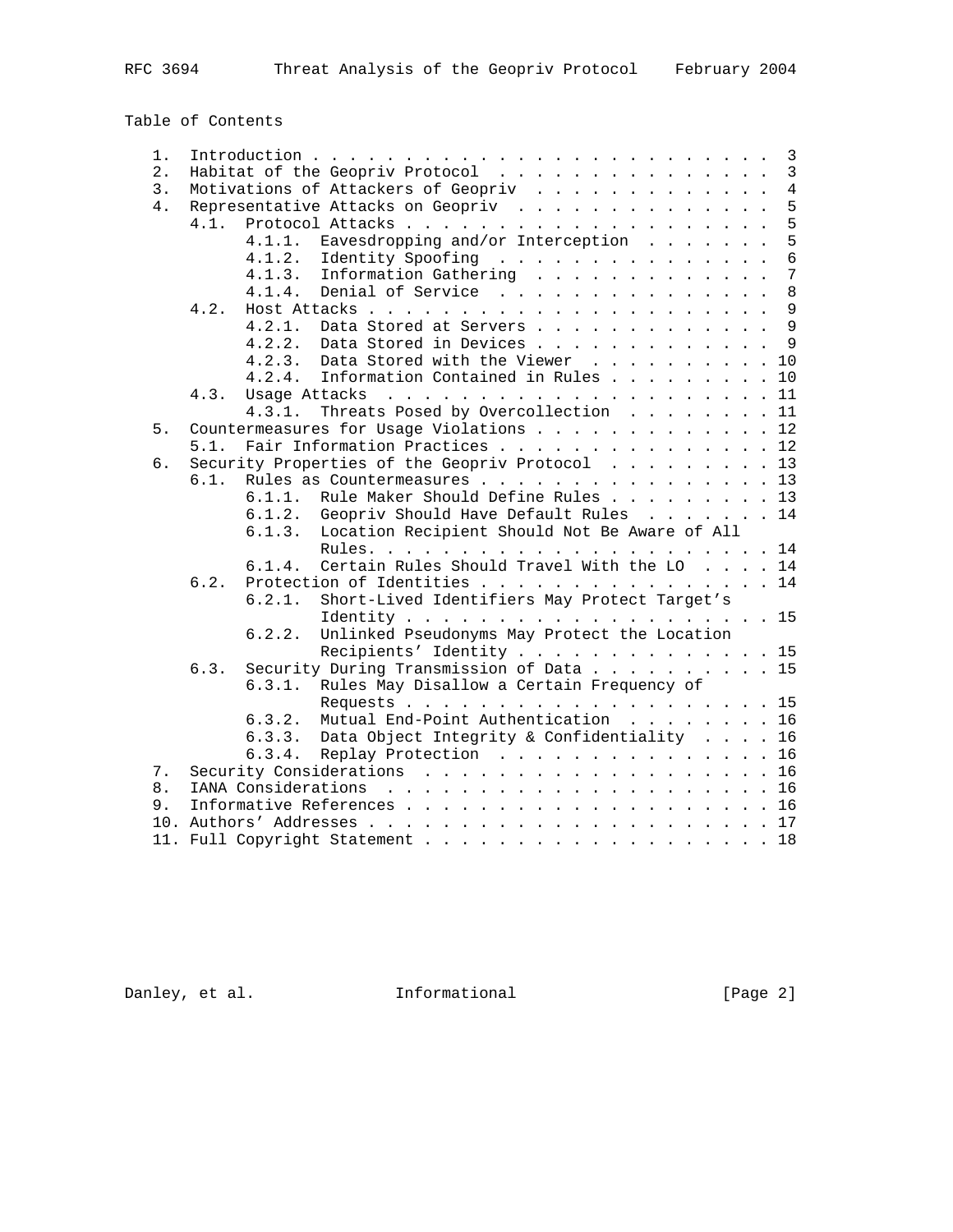# 1. Introduction

 The proliferation of location-based services that integrate tracking and navigation capabilities gives rise to significant privacy and security concerns. Such services allow users to identify their own location as well as determine the location of others. In certain peer-to-peer exchanges, device identification takes place automatically within a defined location perimeter, informing peer devices of a given user's identity and availability. Additionally, records of location exchanges can reveal significant information about the habits, whereabouts, and associations of individual users.

 The Geopriv requirements allow the Location Object (LO) to support a wide variety of uses of Location Information (LI); the Geopriv object itself is intended to be technology-neutral, allowing a wide variety of devices to provide LI in the form of an LO. Geopriv also requires that many classes of Viewers be capable of requesting LI from a Location Server. The Geopriv requirements account for circumstances in which the Target has a contractual relationship with the entities that transmit and receive LI and those in which no contract exists. Requiring the Geopriv object to support any technology, Target-Viewer relationship, or underlying legal framework governing LI, complicates the protection of privacy and the security of LI.

 This document analyzes threats to LI in transmission and storage. The possibility that the LI will be compromised by these threats varies depending on the circumstances. A server selling location information to potential marketers poses a distinctly lower risk than an outside individual intercepting a Target's present location to commit a physical attack. It is important that these threats are considered as we work towards defining the LO.

 Some of the threats discussed in this document may be outside the scope of the Geopriv charter, e.g., threats arising from failure to meet contractual obligations. Nevertheless, a comprehensive discussion of threats is necessary to identify desirable security properties and counter-measures that will improve the security of the LO, and thereby better protect LI.

2. Habitat of the Geopriv Protocol

 The Geopriv architecture will be deployed in the open Internet - in a security environment in which potential attackers can inspect packets on the wire, spoof Internet addresses, and launch large-scale denial-of-service attacks. In some architectures, portions of Geopriv traffic (especially traffic between the Location Generator and an initial Location Server) may occur over managed networks that do not interface with the public Internet.

Danley, et al. 1nformational 1999 [Page 3]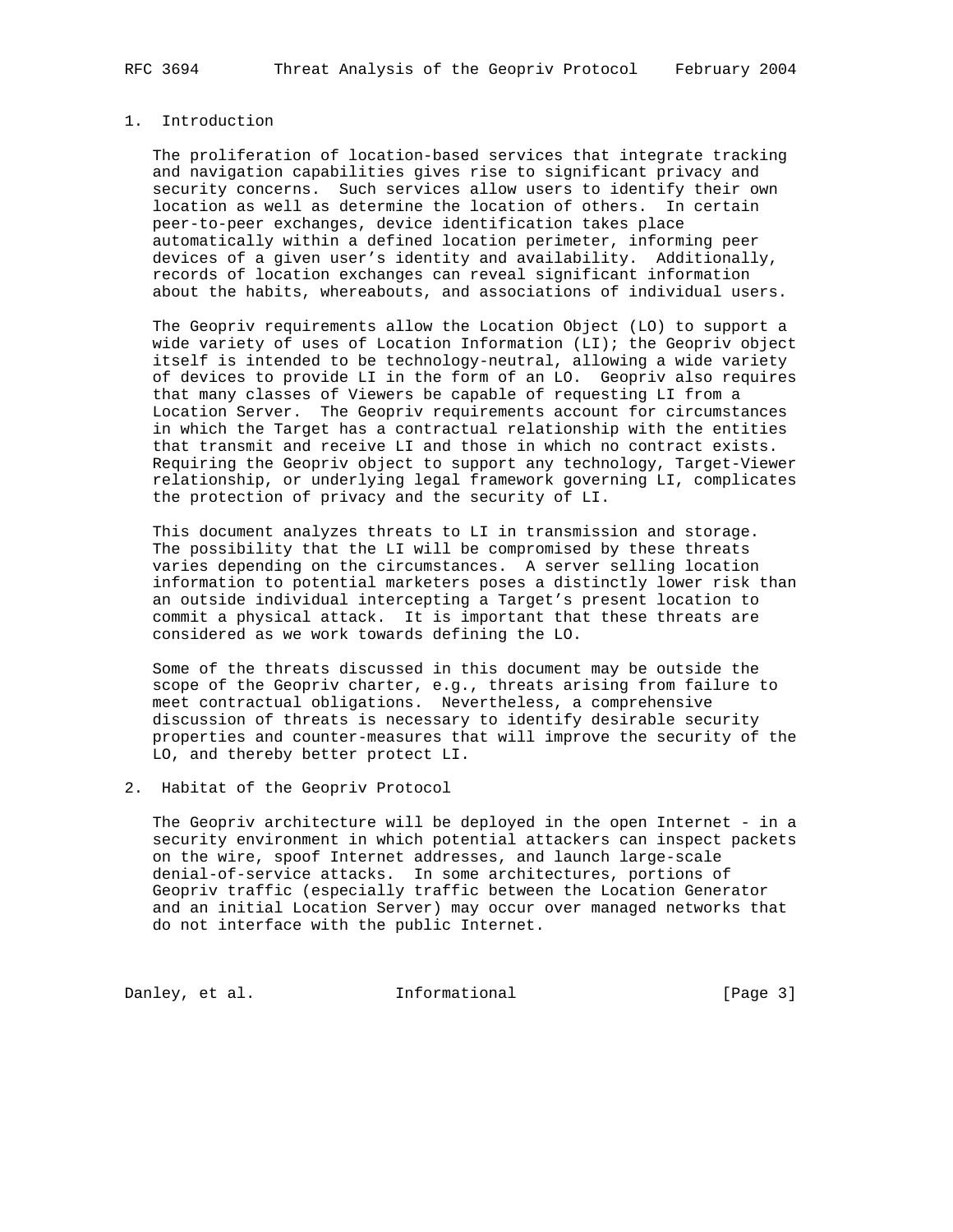The protocol itself assumes interaction between a number of logical roles, many of which will commonly be implemented in distributed network devices (for a full list of Geopriv roles and entities with definitions, see [1]). The endpoints of the common Geopriv transactions are the Location Generator (the source of location information from the perspective of the network) and the Location Recipient. Both a Location Generator and a Location Recipient may have a relationship with a Location Server; the Location Generator publishes data to a Location Server (which may provide a grooming/ filtration function for location information), and the Location Recipient requests and/or receives information from the Location Server. This provides two points where Geopriv information could require protection across the wire. Rules can also be passed over the network from a Rule Holder to a Location Server; this provides another point where the architecture requires security.

 It is important to note that Location Generators and Location Recipients may be implemented on low-cost devices for which strong cryptographic security is currently prohibitively expensive computationally.

3. Motivations of Attackers of Geopriv

 The most obvious motivation for an attacker of Geopriv is to learn the location of a subject who wishes to keep their position private, or even for authorized Viewers to ascertain location information with a greater degree of precision than the Rule Maker desires. However, there are several other potential motivations that cause concern. Attackers might also wish to prevent a Target's location from being distributed, or to modify or corrupt location information in order to misrepresent the location of the Target, or to redirect the Target's location information to a third party that is not authorized to know this information. Attackers may want to identify the associates of a Target, or learn the habit or routines of a Target. Attackers might want to learn the identity of all of the parties that are in a certain location. Finally, some attackers may simply want to halt the operation of an entire Geopriv system through denial-of-service attacks.

 There is also a class of attackers who may be authorized as legitimate participants in a Geopriv protocol exchange but who abuse location information. This includes the distribution or accumulation of location information outside the parameters of agreements between the principals, possibly for commercial purposes or as an act of unlawful surveillance.

Danley, et al. **Informational** [Page 4]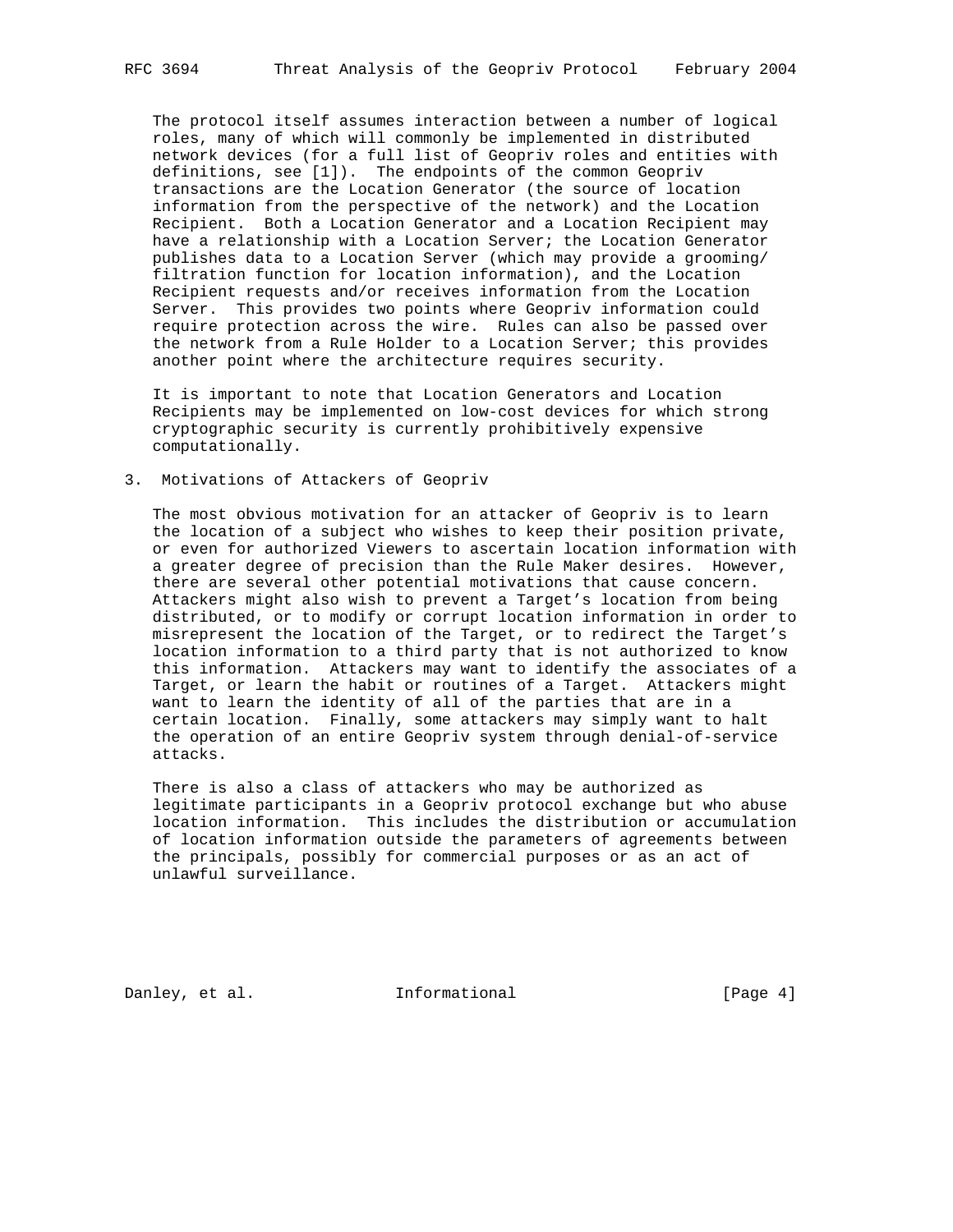- 4. Representative Attacks on Geopriv
- 4.1. Protocol Attacks
- 4.1.1. Eavesdropping and/or Interception

 Imagine a location-based computer game, based on traditional hide and-seek, in which a centralized server provides hints as to the location of the 'hider' to a set of 'seekers'. Seekers are given access to very coarse location data, whereas a single referee is given access to unfiltered and precise location information of the hider. Each seeker has a wireless device (in the Geopriv architecture, a Location Recipient) that feeds them coarse positioning data from the Location Server. The hider carries a device (a Location Generator employing GPS) that transmits location information to the Location Server.

 If one of the seekers wished to cheat by attacking the Geopriv protocol, there are a number of ways they could mount such an attack in order to learn the precise location of the hider. They might eavesdrop on one of two network connections - either the connection between the Location Generator and the Location Server, or the connection between the Location Server and the referee's Location Recipient (which receives precise information). They might also attempt to impersonate the referee to the Location Server, in order to receive unfiltered Location Information. Alternatively, they could impersonate the Location Server to the Location Generator carried by the hider, which would also give them access to precise location information. Finally, the cheater could attempt to act as the Rule Maker, whereby providing Rules to the Location Server would enable the cheater's Location Recipient access to uncoarsened location information.

 From these threats, we can derive a need for several security properties of the architecture.

- o Confidentiality is required on both the connection between the Location Generator and the Location Server, as well as the connection between the Location Server and any given Location Recipient.
- o Location Servers must be capable of authenticating and authorizing Location Recipients to prevent impersonation.
- o Similarly, Location Generators must be capable of authenticating and authorizing Location Servers in order to prevent impersonation.

Danley, et al. **Informational** [Page 5]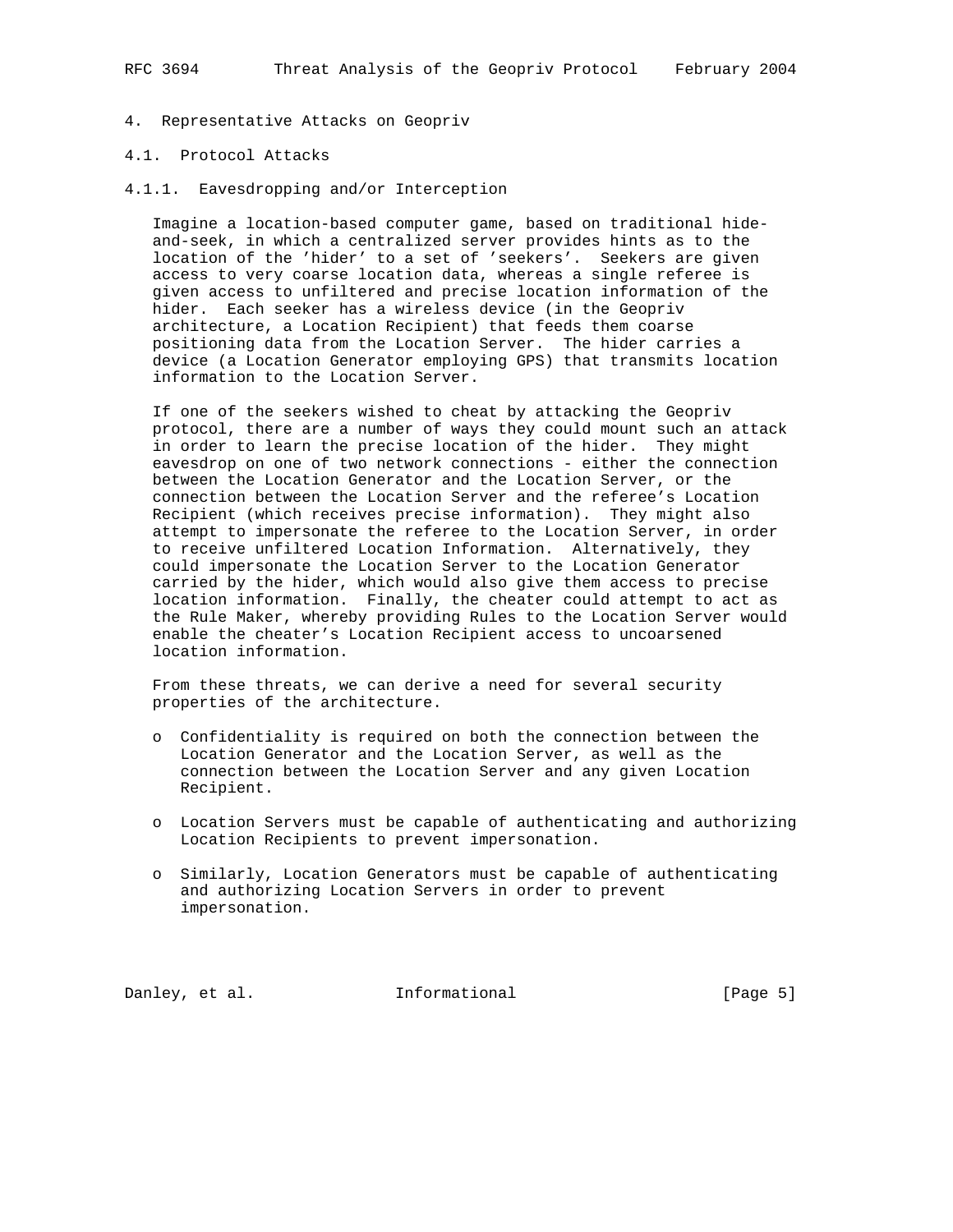- - o Finally, the Location Server must be able to authenticate Rule Makers, to make sure that unauthorized parties cannot change rules.
- 4.1.2. Identity Spoofing

 Consider a case in which the same boss employs two rivals. One goes on a business trip to Cleveland. Both rivals carry devices that are tracked by a Location Generator (such as cell phones which the cell carrier can triangulate), and both rivals allow their boss access to their (coarse) location information. The rival that remained home wants to hack the Geopriv protocol to make it appear that the traveling rival is actually goofing off in South Beach rather than attending a dull technology conference in Cleveland. How would such an attack be mounted?

 The attacker might attempt to spoof network traffic from the Location Generator to the Location Server (especially if, through some other means such as a denial-of-service attack, the Location Generator became unable to issue its own reports). The goal of the attacker may be to provide falsified location information appropriate for someone in Miami, or perhaps even to replay a genuine location object from a previous visit of the rival to Miami. The attacker might also try to spoof traffic from the Location Server to the boss' Location Recipient.

 From these threats we can derive a need for several security properties of the architecture.

- o There is a need for the Location Server to authenticate Location Generators.
- o Location Recipients must be capable of authenticating Location Servers.
- o Location information must be protected from replay attacks.

 Identity spoofing may create additional threats when the protocol is attacked. In many circumstances, the identity of the Viewer is the basis for controlling whether LI is revealed and, if so, how that LI is filtered. If the identity of that entity is compromised, privacy is threatened. Anyone inside or outside the transaction that is capable of impersonating an authorized entity can gain access to confidential information, or initiate false transmissions in the authorized entity's name. The ability to spoof the identity of the Location Recipient, for example, would create the risk of an unauthorized entity accessing both the identity and the location of the Target at the moment the LO was sent.

Danley, et al. 1nformational 1999 [Page 6]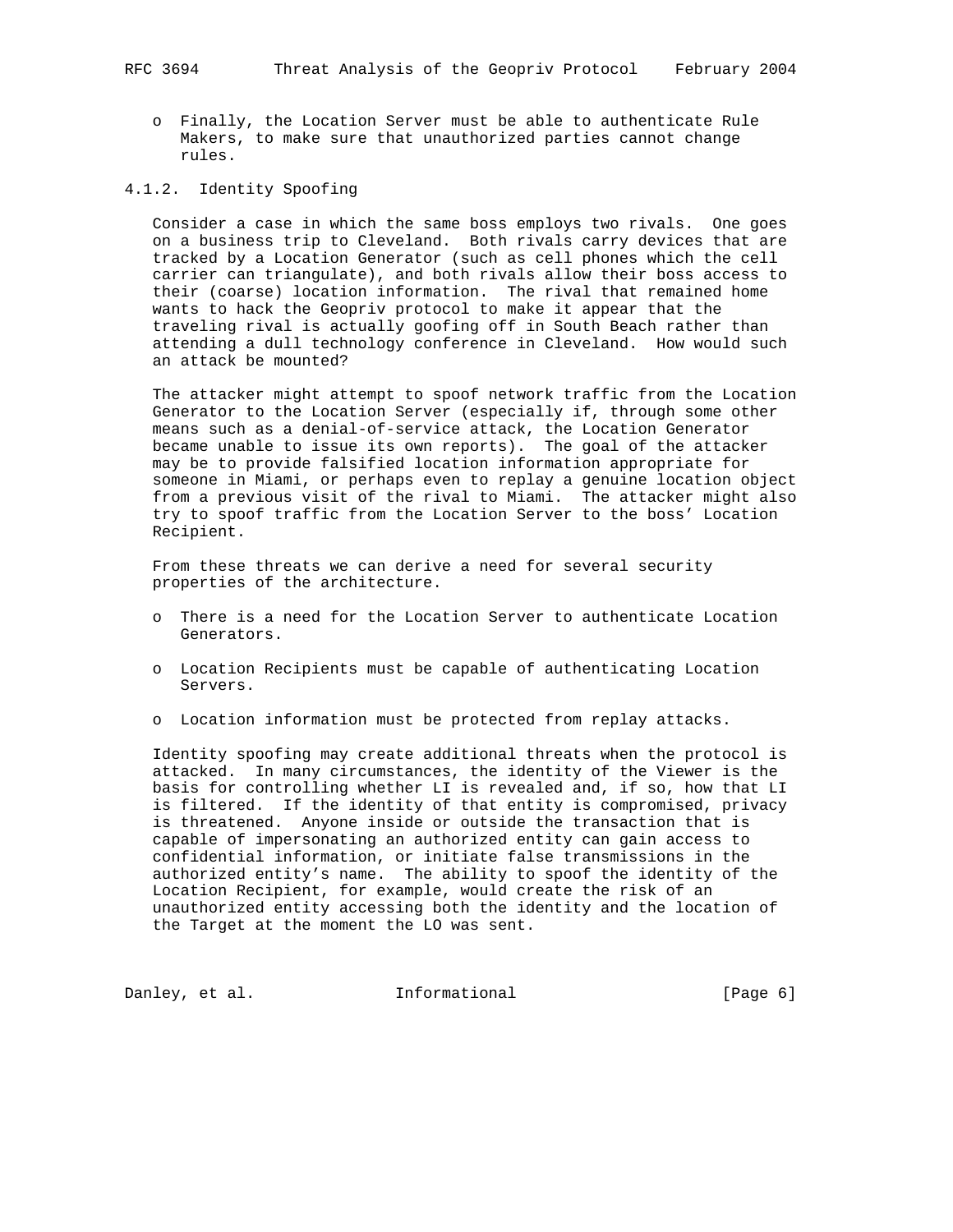# 4.1.3. Information Gathering

 Eavesdropping and interception can also create traffic analysis threats as the interceptor collects more data over time. Traffic analysis threats are leveraged by an eavesdropper to determine, from the very fact of a network transmission, the relationship between the various entities involved. If an employer sends the location of an employee to a customer, an eavesdropper could determine that these three entities are somehow interacting with one another. If eavesdropping continues over time, the collection of interactions would involve the employer, employees, and all of their customers. Such a log of information would reveal that the employer and employee frequently were associated with one another, and would reveal which clients more frequently dealt with the pair. Thus, the traffic analysis threat creates the risk of eavesdroppers determining the Target's associates.

 Traffic analysis might also allow an eavesdropper to ascertain the identity or characteristics of targets in a particular location. By observing transmissions between Location Generators in a particular location and Location Servers (perhaps by eavesdropping on a wireless or wireline LAN scoped to the location in question), and then possibly following the data to various Location Recipients, an attacker may be able to learn the associates, including the employer, of targets in that location, and perhaps to extrapolate further identity information.

 If the eavesdropper is able to intercept not only an encrypted LO, but the plaintext LI itself, other threats are raised. Let's return to the above example of the employer requesting an employee's location information. In this instance, the interception of one such past transaction may reveal the identities and/or locations of all three parties involved, in addition to revealing their association. In circumstances where there is a log of this data, however, analysis could reveal any regular route that the employee may travel in visiting customers, a general area that the employee works in, the identities and location of the employee's entire customer base, and information about how the entities relate.

 Threats based on traffic analysis are difficult to meet with protocol security measures, but they are important to note.

 From these threats we can derive a need for several security properties of the architecture.

 o The Rule Maker must be able to define Rules regarding the use of their LI.

Danley, et al. **Informational** [Page 7]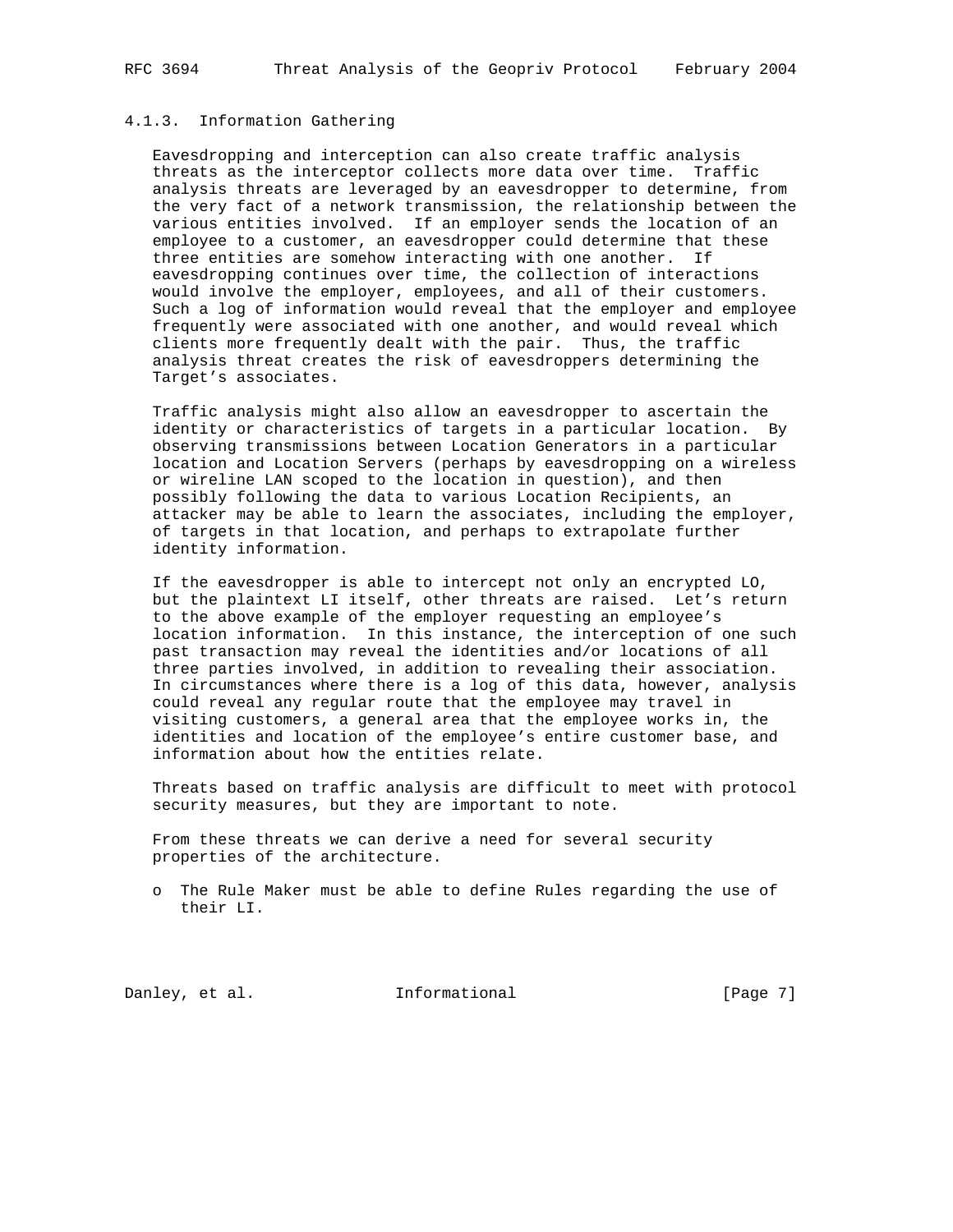- o The connection between the Location Generator and Location Server, as well as the connection between the Location Server and Location Recipient must remain confidential.
- o Location Servers must be capable of authenticating Location Recipients to prevent impersonation.
- o Location Servers must be able to authenticate Rule Makers to ensure that unauthorized entities cannot change rules.

## 4.1.4. Denial of Service

 Parties who wish to deprive entire networks of Geopriv service, rather than just targeting particular users, would probably focus their efforts on the Location Server. Since in many scenarios the Location Server plays the central role of managing access to location information for many devices, it is in such architectures a natural single point of failure.

 The Geopriv protocol appears to have some opportunities for amplification attacks. When the Location Generator publishes location information, the Location Server acts as an exploder, potentially delivering this information to numerous targets. If the Location Generator were to provide very rapid updates of position (as many as link speed could accommodate, especially in high-bandwidth wireless environments), then were the Location Server to proxy information to Seekers at a similar rate, this could become problematic when large numbers of Seekers are tracking the same user.

 Also note that most operations associated with the Location Server probably require cryptographic authentication. Cryptographic operations entail a computational expense on the part of the Location Server. This could provide an attractive means for attackers to flood the Location Server with dummied Geopriv information that is spoofed to appear to come from a Location Generator, Location Recipient, or the Rule Maker. Because the Location Server has to expend resources to verify credentials presented by these Geopriv messages, floods of Geopriv information could have greater impact than denial-of-service attacks based on generic packet flooding.

 From these threats we can derive a need for several security properties of the architecture.

 o Location Servers must use stateless authentication challenges and similar measures to ensure that authentication attempts will not unnecessarily consume system resources.

Danley, et al. **Informational** [Page 8]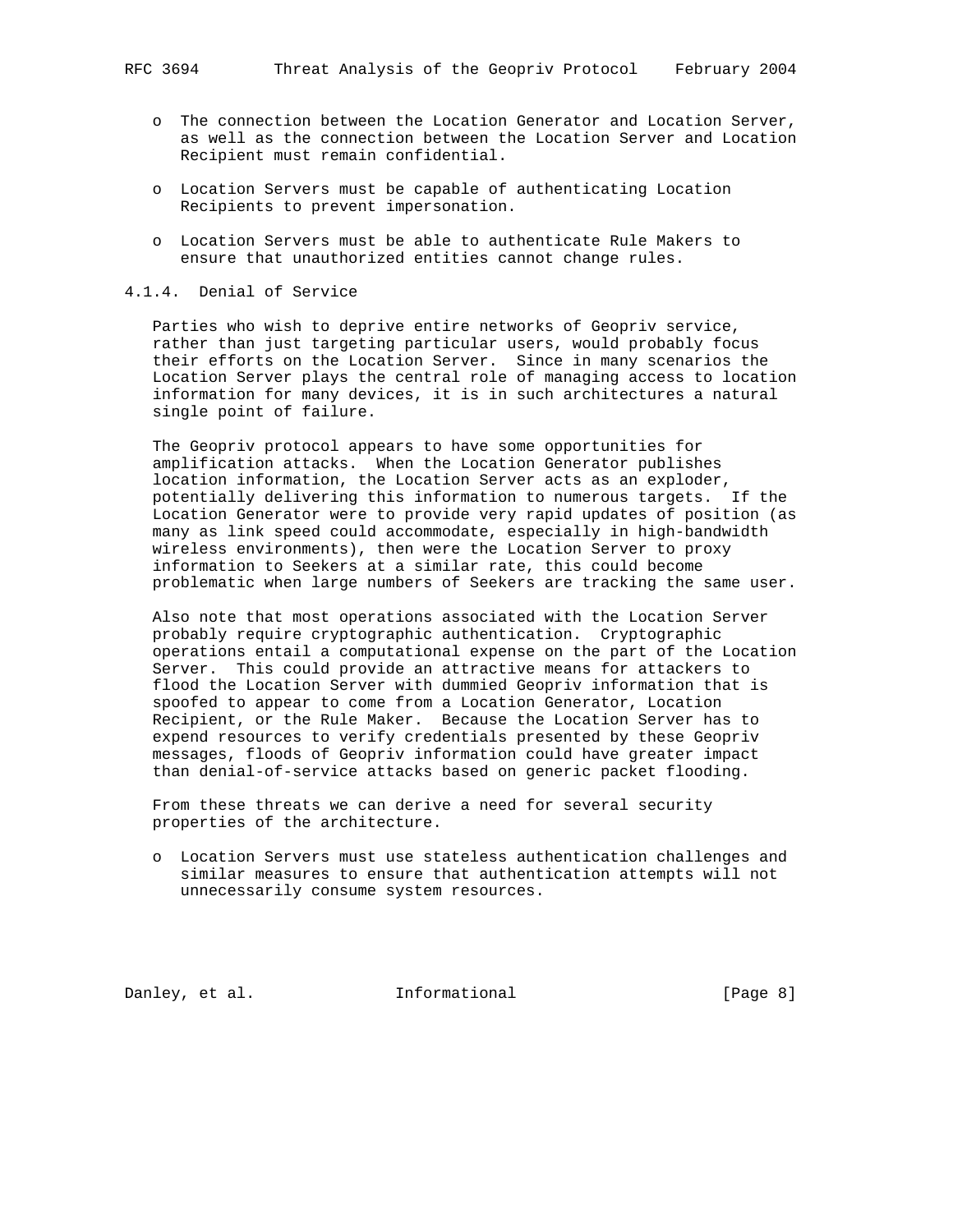- o The Rule Maker must be able to provision policies that limit the rate at which Location Information is sent to prevent amplification attacks.
- 4.2. Host Attacks
- 4.2.1. Data Stored at Servers

 LI maintained at a server is subject to many potential risks. First, there may be accidental misuse of LI by the server. Whether by negligence, carelessness, or lack of knowledge, the server may accidentally release LI to the wrong Location Recipients, or fail to properly filter the LI that is sent out. Second, the server may intentionally misuse LI. A server may decide to sell a "profile" it has compiled of a Target or Location Recipient despite provisions to the contrary in the Rule Maker's Rule. Alternatively, an individual working for the server may, for personal gain, misuse access to the server to obtain LI. Third, even with the most secure and trusted server, there is the risk that someone outside the system will hack into it in order to retrieve LI. Last, there is always the potential that someone would use the legal system to subpoena an individual's records from a Server. Such a process would likely result in the revelation of the Target's location information without notice to the Target or the Target's consent.

 Data stored at the server may reveal the Target's present location if the data is used or intercepted at or near the moment of transmission. If a Target requests a map from their present location to a nearby store, and the Location Server sends that information to the wrong Location Recipient, the Viewer could know the identity of the Target, the Target's current location, and the location where the Target might be headed.

 Data stored at the Location Server can also create many of the traffic analysis threats discussed in Section 4.1 above. If access is gained not only to the fact of the LO transmission, but also to the LI transmitted, anyone with access to that information can put together a history of where that Target has been, for how long, and with whom.

4.2.2. Data Stored in Devices

 Because Geopriv is required to work with any given type of technology or Device, it is difficult to determine the particular threat potential of individual devices. For example, any device that maintains a log of location requests sent, or LOs received, would

Danley, et al. **Informational** [Page 9]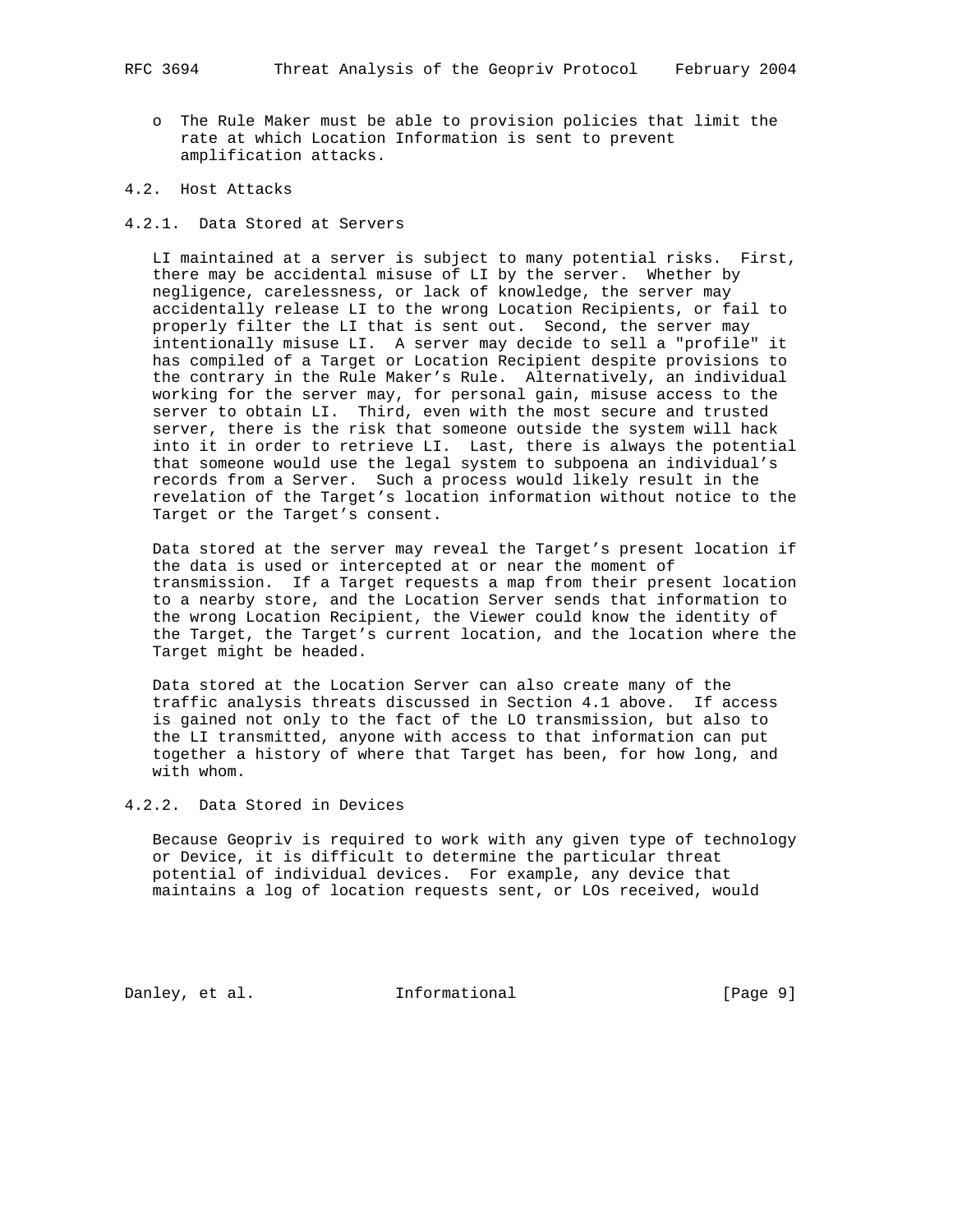pose a similar threat to the information maintained at a Location Server, discussed above. A court subpoena or warrant for an individual's device could additionally reveal a similar log.

 Additionally, depending on the device, there is always the potential for data to be compromised in some way. For a Device with a screen, there is always the potential that another individual will have the opportunity to view the Device display without the user's knowledge. A Device that provides verbal feedback (i.e., to give directions to the blind) creates additional potential for LI to be compromised. If the Target/Viewer is sitting in a public place and requests directions from the Target's home to another location, anyone who can hear the Device output may be able to determine the Target's identity, their residence, and possibly the location to which they are headed.

 In addition, if the device retained location information and the Device were lost or stolen, someone other than the Rule Maker could potentially access information regarding who LI was sent to and when, as well as potentially the location of the Target during each transaction. Such information could enable an entity to determine significant private information based on who the owner of the Device has associated with in the past, as well as each location where the Target has been and for how long.

## 4.2.3. Data Stored with the Viewer

 The threats posed here are similar to those discussed above in relation to Location Servers and Devices. The main purpose of separating out threats posed by data stored at the Viewer is to show that, depending on the complexity of the transaction and the other entities involved, data storage at various points in the transaction can bring rise to the same types of privacy risks.

## 4.2.4. Information Contained in Rules

 In many instances, the Rules a Rule Maker creates will reveal information either about the Rule Maker or the Target. A rule that degrades all information sent out by approximately 25 miles might tell an interceptor how to determine the Target's true location. A Rule that states, "Tell my boss what room I'm in when I'm in the building, but when I'm outside the building between 9 a.m. and 5 p.m. tell him I'm in the building," would reveal a lot more information than most employees would desire. Any boss who was the Location Recipient who received LI that specified "in the building" would then realize that the employee was elsewhere.

Danley, et al. 1nformational 1999 [Page 10]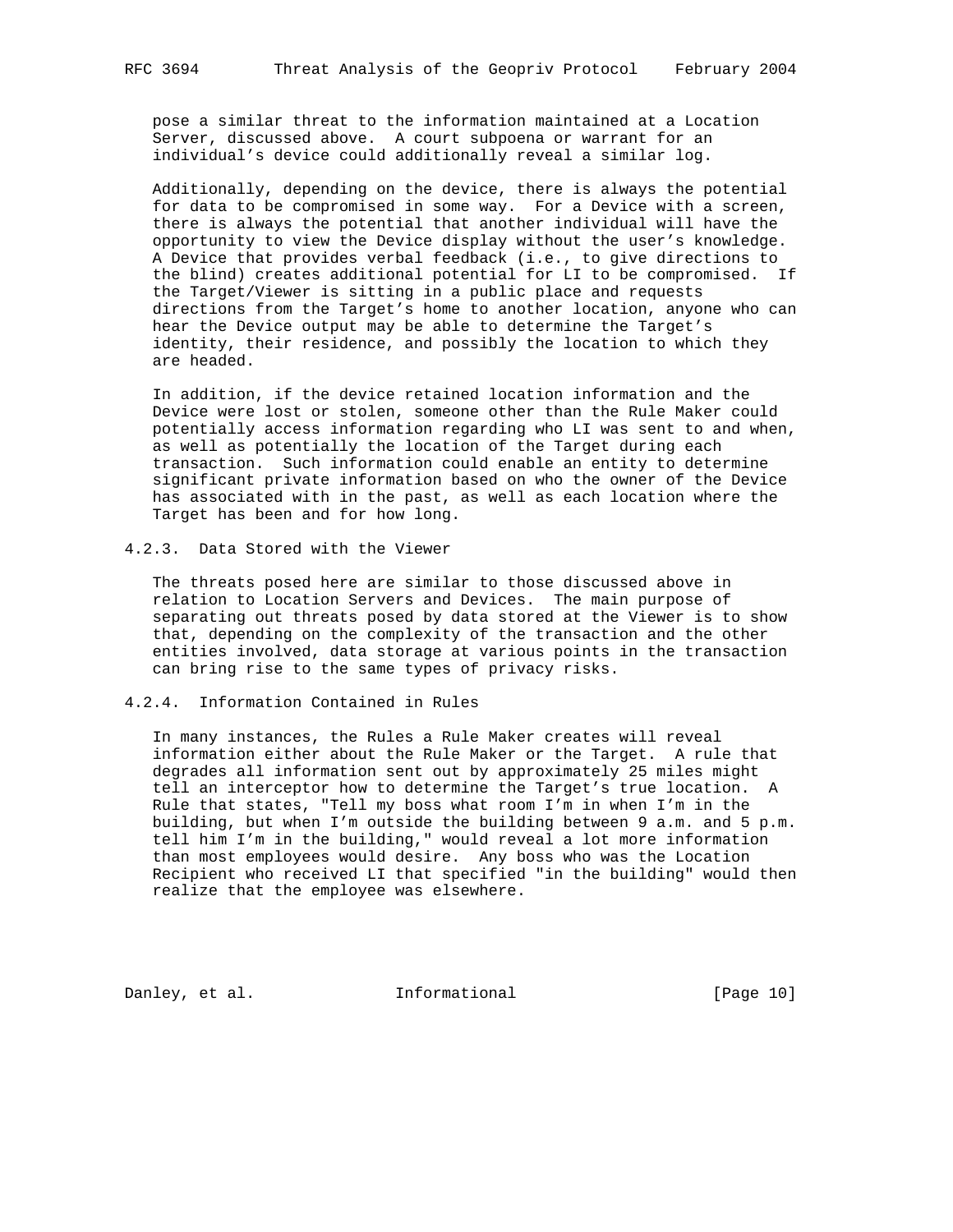In addition, if an entity had access to a log of data at the Location Server or at a Device, knowledge of the content of Rules would enable a sort of "decoding" of the location information of the device to something more accurate. Thus, my boss could not only tell where I am at this minute, but could tell how many times over the last year I had been outside the building between 9 a.m. and 5 p.m.

 The Rules themselves may also reveal information about the Target. A rule such as the one above would clearly reveal the employment relationship between the two individuals, as well as the fact that the employee was hiding something from the employer.

 In combination with other information, the location information may enable the identification of the Target.

4.3. Usage Attacks

4.3.1. Threats Posed by Overcollection

 Weak or absent default privacy rules would also compromise LI. Without default Rules for LOs, it is likely that a large number of Devices would reveal LI by default. Privacy rules should control the collection, use, disclosure, and retention of Location Information. These rules must comply with fair information practices - these practices are further discussed in Section 5.1.

 While technically savvy Device users may create privacy rules to protect their LI, many individuals will lack the skill or motivation to do so. Thus, left to their own devices many individuals would likely be left without privacy rules for their LI. This in turn would leave these users' LI entirely vulnerable to various attacks. Default rules are necessary to address this problem.

 Without default rules, for example, a device might signal out to anyone nearby at regular intervals, respond to anyone nearby who queried it, or send signals out to unknown entities.

 The lack of a default rule of "Do not re-distribute," would allow the Location Server to pass the Target's location information on to others. Lack of a default rule limiting the retention of LI could increase the risk posed by inappropriate use and access to stored data.

 While defining default privacy rules is beyond the scope of this document, default rules are necessary to limit the privacy risks posed by the use of services and devices using LI.

Danley, et al. 1nformational [Page 11]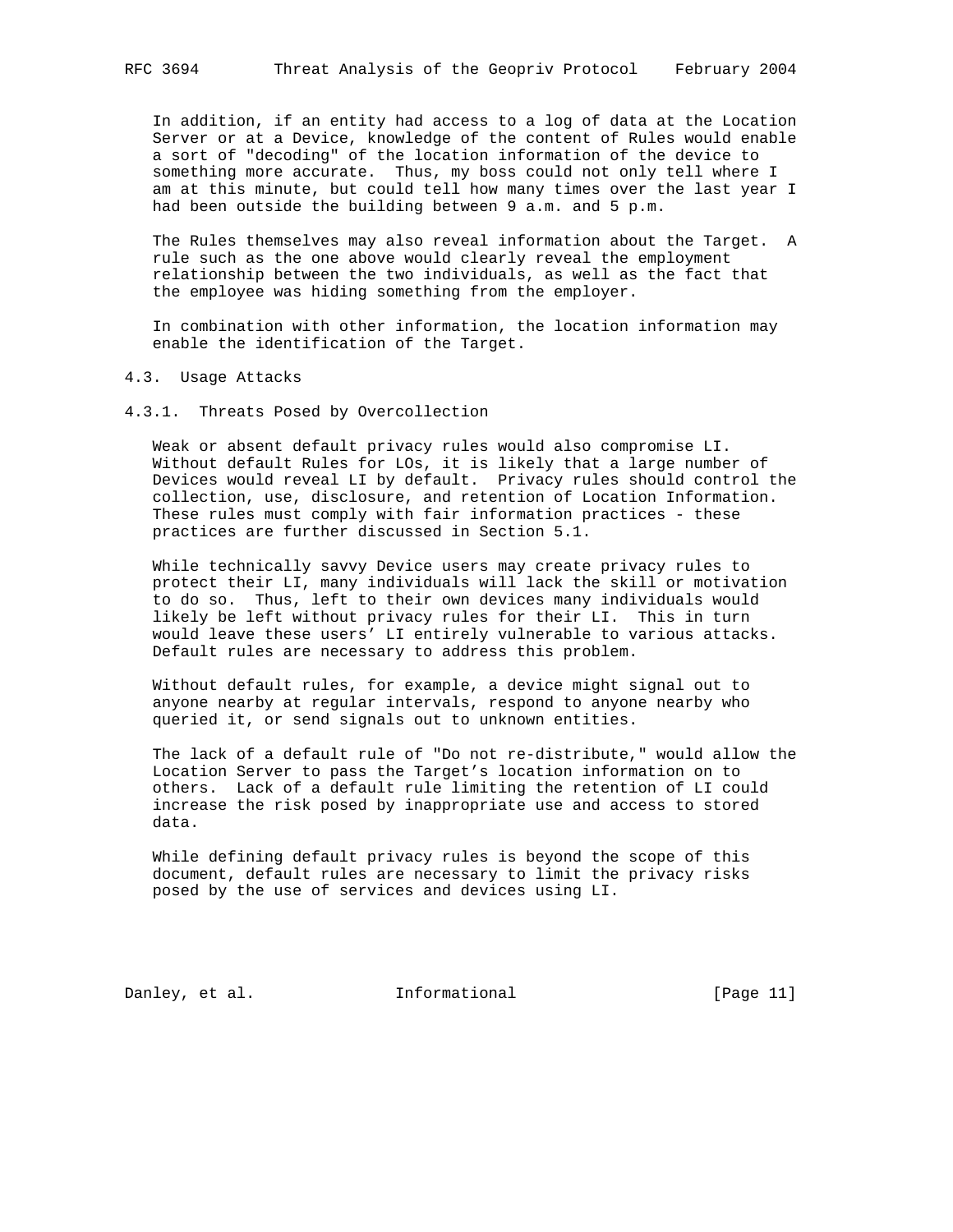- 5. Countermeasures for Usage Violations
- 5.1. Fair Information Practices

 Principles of fair information practices require entities that handle personal information to meet certain obligations with respect to its collection, use, maintenance and security, and give individuals whose personal information is collected certain due process-like rights in the handling of their information. Fair information practices are designed to prevent specific threats posed by the collection of personal information about individuals. For this reason, fair information practices are "countermeasures" that should be reflected in technical systems that handle personal information and the Rules that govern their use. A brief discussion of fair information practices may be beneficial in formulating requirements for the LO.

There are seven main principles of fair information practices:

- 1. Openness: The existence of a record-keeping system for personal information must be known, along with a description of the main purpose and uses of the data. Thus, any entity that collects LI should inform individuals that this information is being collected and inform them about what the LI is being used for. Openness is designed to prevent the creation of secret systems.
- 2. Individual Participation: Individuals should have a right to view all information collected about them, and to be able to correct or remove data that is not timely, accurate, relevant, or complete. The practice of individual participation acknowledges that sometimes information that is collected may be inaccurate or inappropriate.
- 3. Collection Limitation: Data should be collected by lawful and fair means and should be collected, where appropriate, with the knowledge or consent of the subject. Data collection should be minimized to that which is necessary to support the transaction. Placing limits on collection helps protect individuals from the dangers of overcollection - both in terms of collecting too much information, or of collecting information for too long of a time period.
- 4. Data Quality: Personal data should be relevant to the purposes for which it is collected and used; personal information should be accurate, complete, and timely. The requirement of data quality is designed to prevent particular kinds of harms that can flow from the use (appropriate or inappropriate) of personal information.

Danley, et al. **Informational** [Page 12]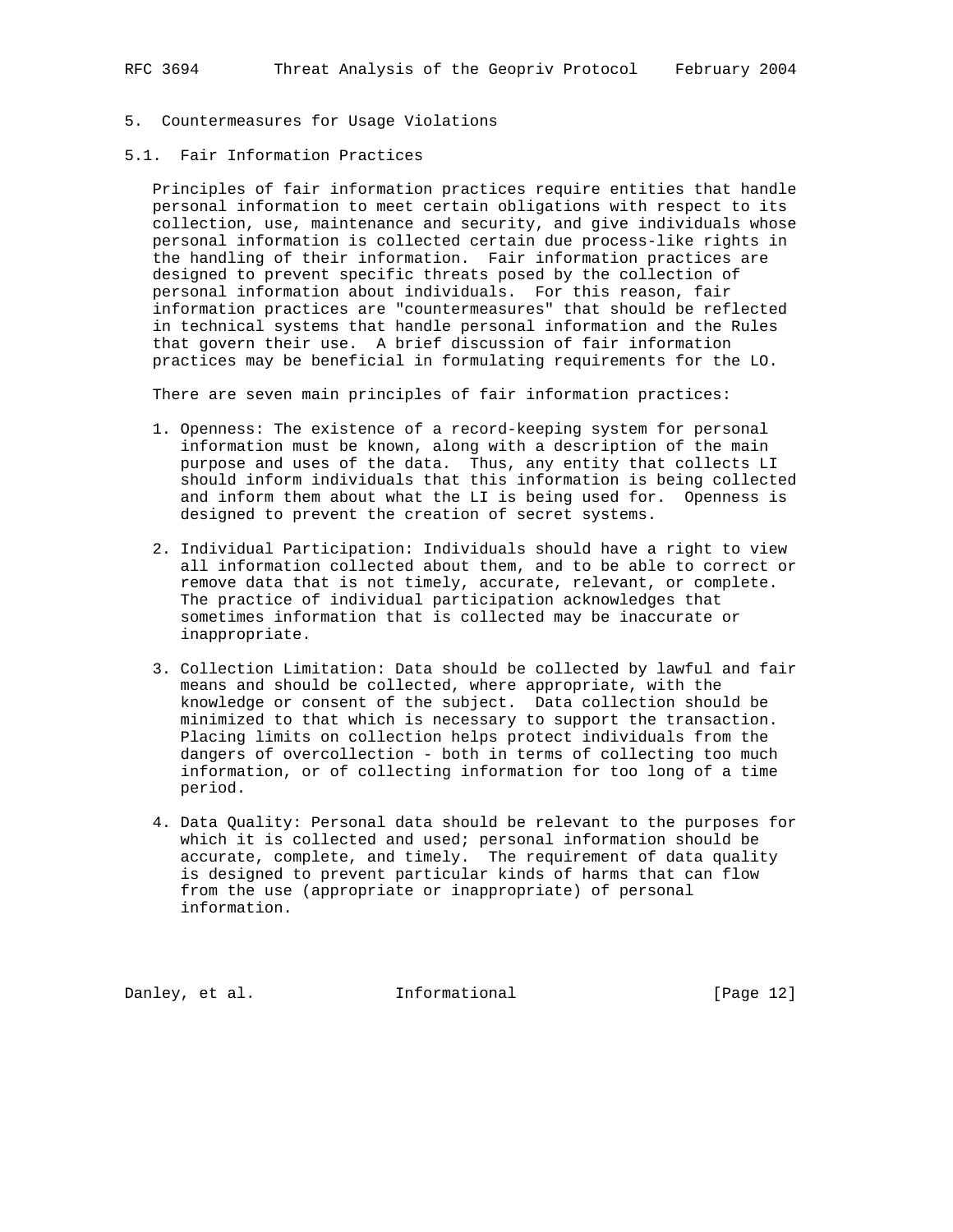- 5. Finality: There should be limits to the use and disclosure of personal data: data should be used only for purposes specified at the time of collection; data should not be otherwise used or disclosed without the consent of the data subject or other legal authority. A consumer who provides LI to a business in order to receive directions, for example, does not provide that information for any other purpose. The business should then only use that LI to provide directions, and not for other purposes.
- 6. Security: Personal Data should be protected by reasonable security safeguards against such risks as loss, unauthorized access, destruction, use, modification, or disclosure. While some security measures may take place outside of the LO (i.e., limiting employee access to Location Servers), other measures may be done through the LO or LO applications.
- 7. Accountability: Record keepers should be accountable for complying with fair information practices. It will typically be easier for an individual to enforce these practices if they are explicitly written - either in the Rules written by the Rule Maker, or in contracts between the individual and a trusted entity.
- 6. Security Properties of the Geopriv Protocol

 The countermeasures suggested below reflect the threats discussed in this document. There is thus some overlap between the proposed security properties listed below, and the requirements in [1].

6.1. Rules as Countermeasures

 The sections below are designed to illustrate that in many instances threats to LI can be limited through clear, unavoidable rules determined by Rule Makers.

6.1.1. Rule Maker Should Define Rules

 The Rule Maker for a given Device will generally be either the user of, or owner of, the Device. In certain circumstances, the Rule Maker may be both of these entities. Depending on the device, the Rule Maker may or may not be the individual most closely aligned with the Target. For instance, a child carrying a cell phone may be the Target, but the parent of that child would likely be the Rule Maker for the Device. Giving the Rule Maker control is a potential opportunity to buttress the consent component of the collection limitation and finality principles discussed above.

Danley, et al. **Informational** [Page 13]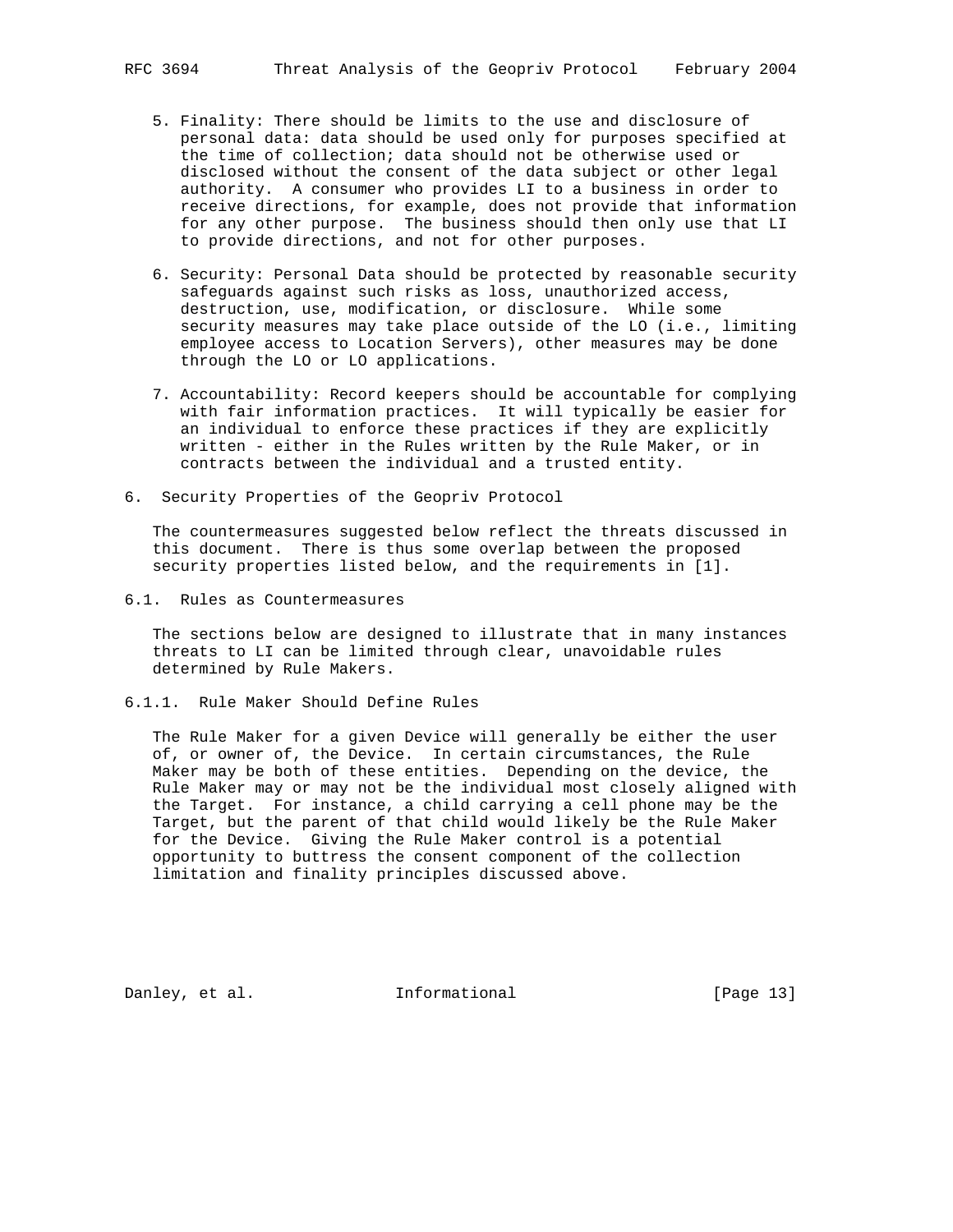## 6.1.2. Geopriv Should Have Default Rules

 Because some Rule Makers may not be informed about the role Rules play in the disclosure of their LI, Geopriv should include default Rules. The Rule Maker is, of course, always free to change his or her Rules to provide more or less protection. To protect privacy and physical safety, default Rules should, at a minimum, limit disclosure and retention of LI.

 Default Rules are also necessary for so-called "dumb" Location Generators (LG). If a LG is unable to determine the Rules set by the Rule Maker before publishing the LO on to a Location Server, it is important that some default Rules protect that LO in transit, and ensure that the LO is eventually only sent to authorized Location Recipients. These default LG Rules would help prevent many of the threats discussed in this document. The Rule Maker should be able to determine the content of these default Rules at any time.

6.1.3. Location Recipient Should Not Be Aware of All Rules

 A Viewer should not be aware of the full Rules defined by the Rule Maker. The Viewer will only need to be aware of those Rules it must obey (i.e., those regarding its use and retention of the LI). Other Rules, such as those specifying the accuracy or filtering of the LI, or rules that do not cover the given interaction should not be revealed to the Viewer. This countermeasure is consistent with the minimization component of the collection limitation principle and ensures that the Rule Maker reveals only what he intends to reveal.

6.1.4. Certain Rules Should Travel With the LO

 Security of LI at the device level is a bit complicated, as the Rule Maker has no real control over what is done with the LI once it arrives at the Location Recipient. If certain Rules travel with the LO, the Rule Maker can encourage Viewer compliance with its Rules. Potentially, a Rule could travel with the LO indicating when it was time to purge the data, preventing the compilation of a "log" of the Target's LI on any Device involved in the transmission of the LO. Allowing Rules to travel with the LO has the potential to limit the opportunity for traffic analysis attacks.

6.2. Protection of Identities

 Identities are an extremely important component of the LO. While, in many instances, some form of identification of the Target, Rule Maker, and Viewer will be necessary for authentication, there are various methods to separate these authentication "credentials" from the true identity of these devices. These countermeasures are

Danley, et al. 1nformational 1999 [Page 14]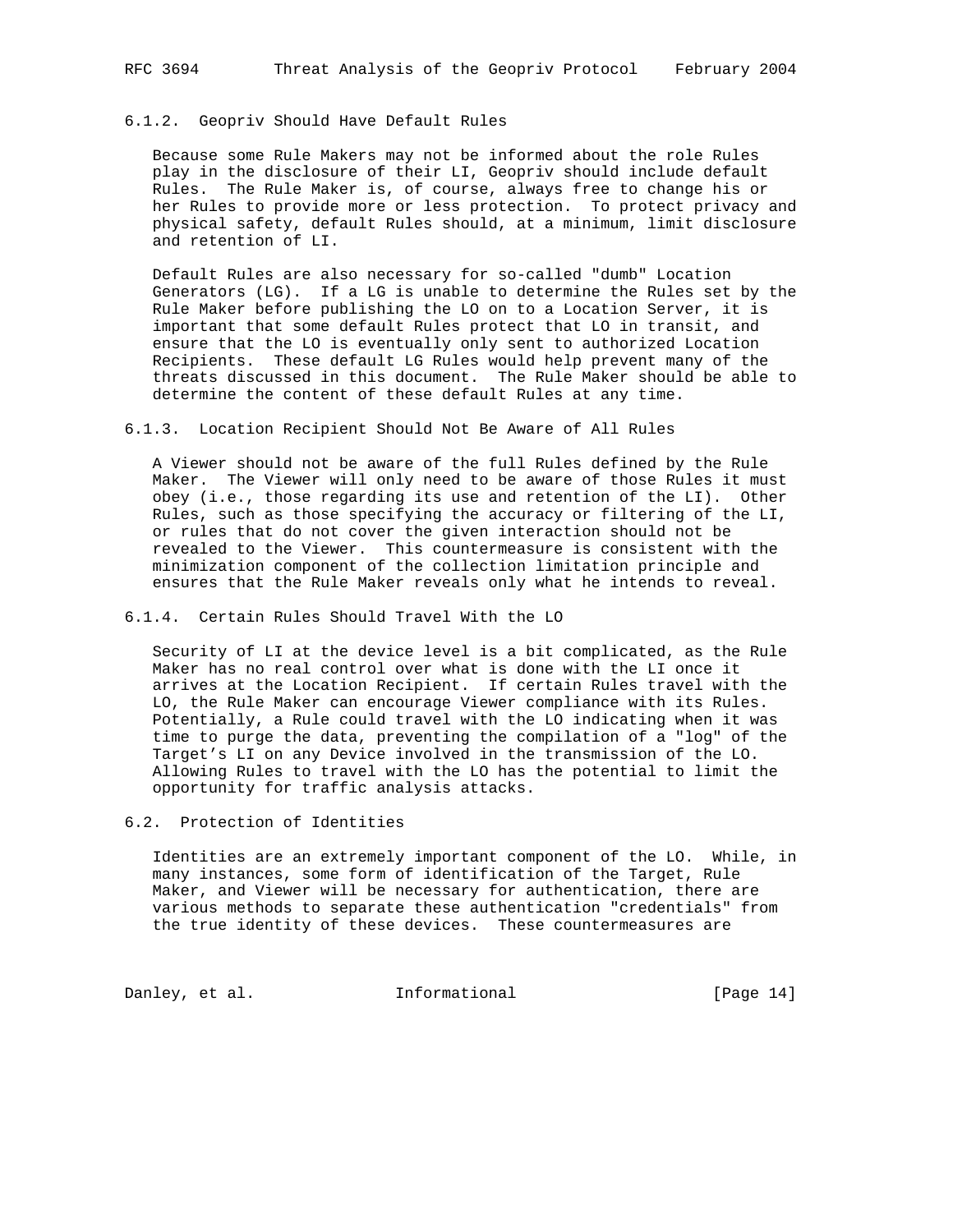particularly useful in that compromise of a log of LI, no matter where the source, is less threatening to privacy when the Target's identity is stripped.

6.2.1. Short-Lived Identifiers May Protect Target's Identity

 Short-Lived identifiers would allow the using protocol to hide the true identity of the Rule Maker and the Target from Location Servers or Location Recipients. These identifiers would still allow authentication, ensuring that only appropriate Location Recipients received the LO. At the same time, however, making these identifiers short-lived helps prevent any association of a true identity of a Target with particular habits and associates.

6.2.2. Unlinked Pseudonyms May Protect the Location Recipients' Identity

 Unlinked pseudonyms would protect the identity of the Location Recipients in much the same manner as short-lived identifiers would protect the Target's identity. When using both, any record that a Location Server had of a transaction would have two "credentials" associated with an LI transmission: one linked to the Target and one linked to the Location Recipient. These credentials would allow the Location Server to authenticate the transmission without ever acquiring knowledge of the true identities of the individuals associated with each side of the transaction.

6.3. Security During Transmission of Data

 The attacks described in this document motivate the following security properties for the connections between the Location Generator and Location Server, the Location Server and Rule Maker, and the Location Server and Location Recipient:

6.3.1. Rules May Disallow a Certain Frequency of Requests

 The Rule Maker might be able to set a Rule that disallows a certain number of requests made within a specific period of time. This type of arrangement would allow the Rule Maker to somewhat prevent attackers from detecting patterns in randomly coarsened data. To an "untrusted" Location Recipient, for example, to whom the Rule Maker only wants to reveal LI that is coarsened to the level of a city, only one request might be honored every 2 hours. This would prevent Location Recipients from sending repeated requests to gain more accurate presence information.

 Similarly, thresholds on notifications of location information can help to combat amplification attacks.

Danley, et al. 1nformational [Page 15]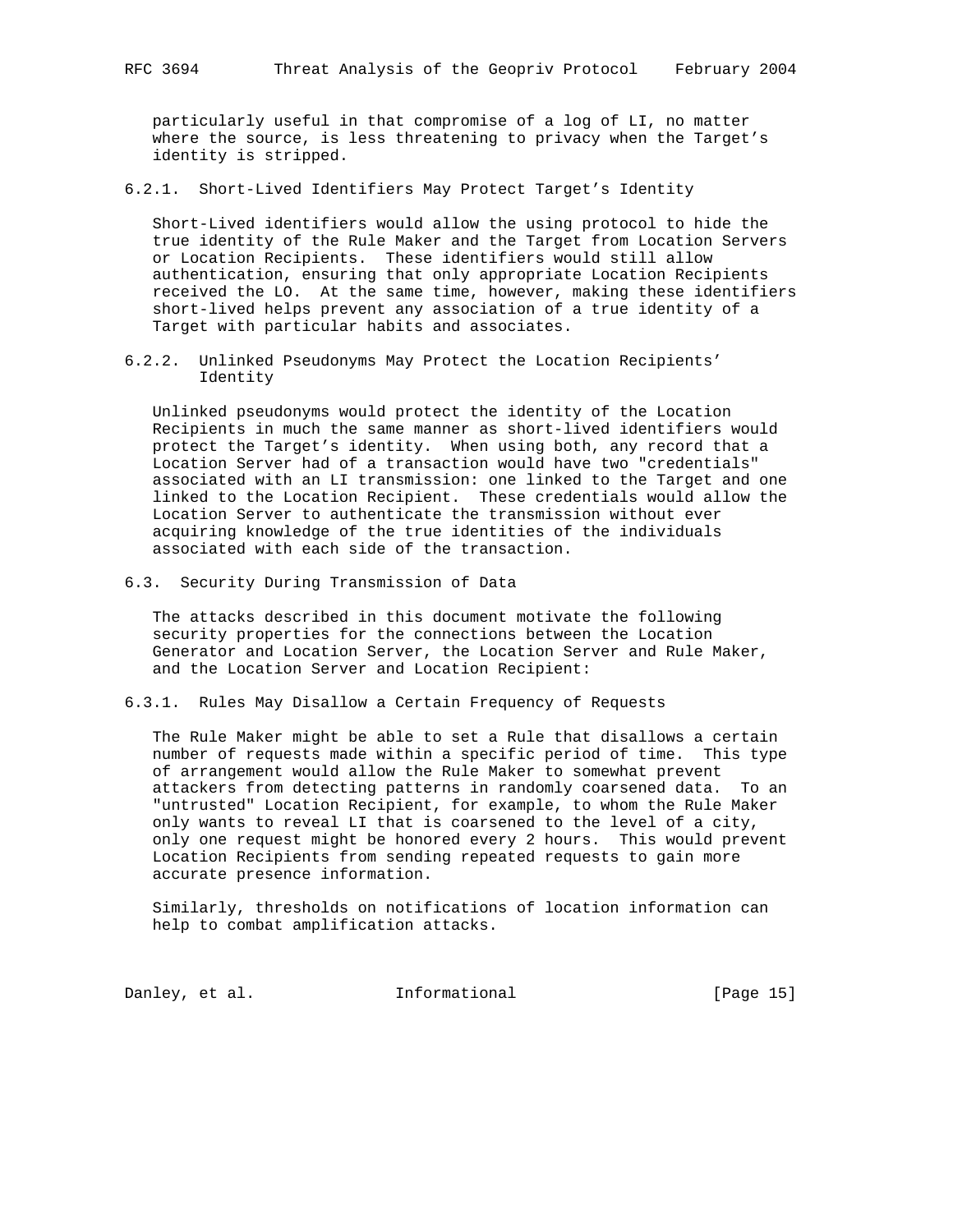# 6.3.2. Mutual End-Point Authentication

 Authentication is crucial to the security of LI during transmission. The Location Server must be capable of authenticating Location Recipients to prevent impersonation. Location Generators must be capable of authenticating Location Servers to ensure that raw location information is not sent to improper entities. Additionally, Location Servers must be able to authenticate Rule Makers to ensure that unauthorized entities cannot change Rules.

## 6.3.3. Data Object Integrity & Confidentiality

 The LO must maintain integrity at all points of communication between Location Servers and Location Recipients. Confidentiality is required on both the connection between the Location Generator and the Location Server, as well as on the connection between the Location Server and any given Location Recipient. Confidentiality of Rules sent over the network to the Location Server is of comparable importance.

# 6.3.4. Replay Protection

 Replay protection prevents an attacker from capturing a particular piece of location information and replaying it at a later time in order to convince Viewers of an erroneous location for the target. Both Location Recipients and Location Servers, depending on their capabilities, may need replay protection.

7. Security Considerations

 This informational document characterizes potential security threats targeting the Geopriv architecture.

8. IANA Considerations

This document introduces no additional considerations for IANA.

- 9. Informative References
	- [1] Cuellar, J., Morris, J., Mulligan, D., Peterson, J. and J. Polk, "Geopriv Requirements", RFC 3693, January 2004.

Danley, et al. **Informational** [Page 16]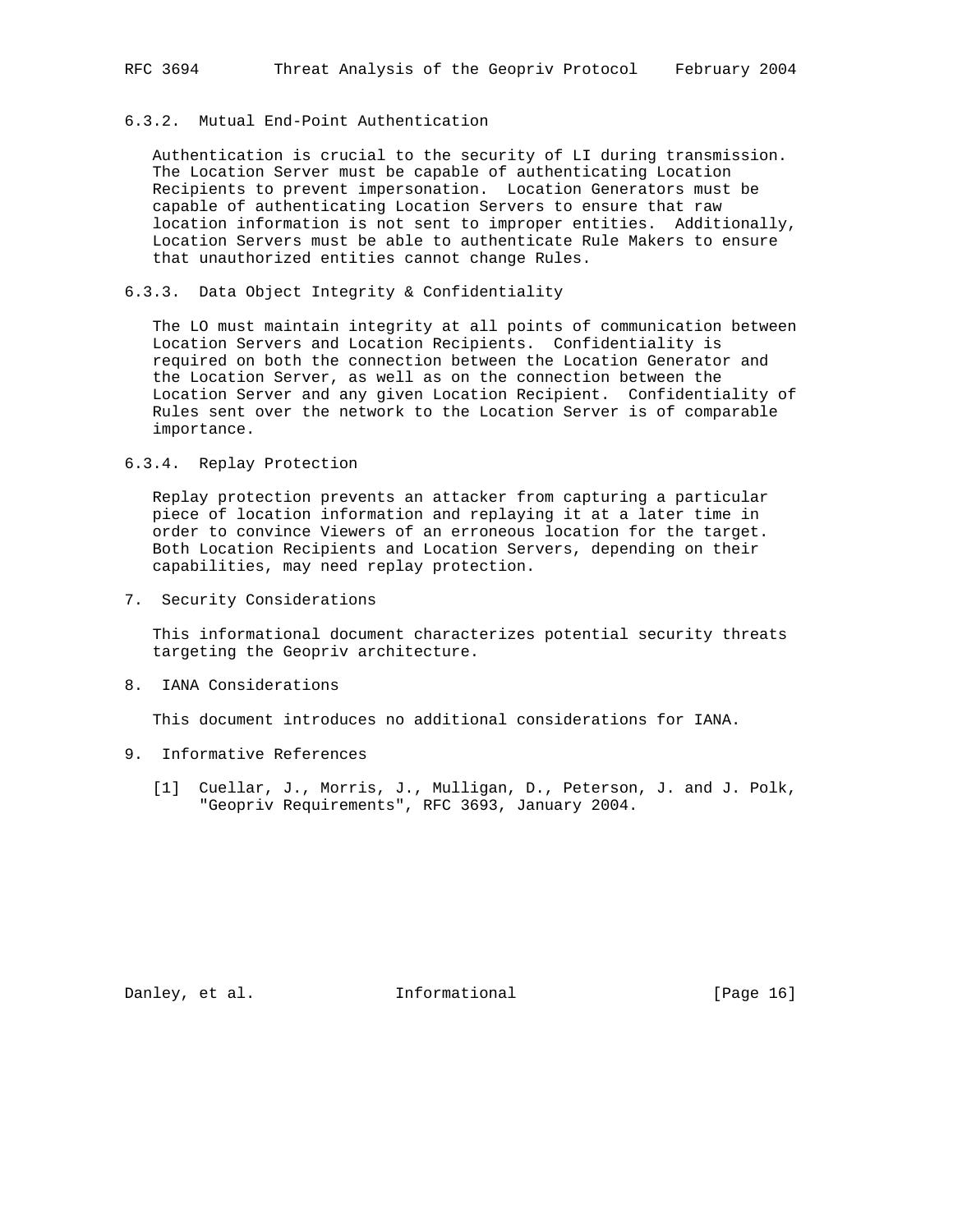# 10. Authors' Addresses

 Michelle Engelhardt Danley Samuelson Law, Technology & Public Policy Clinic Boalt Hall School of Law University of California Berkeley, CA 94720 USA

 EMail: mre213@nyu.edu URI: http://www.law.berkeley.edu/cenpro/samuelson/

 Deirdre Mulligan Samuelson Law, Technology & Public Policy Clinic Boalt Hall School of Law University of California Berkeley, CA 94720 USA

 EMail: dmulligan@law.berkeley.edu URI: http://www.law.berkeley.edu/cenpro/samuelson/

 John B. Morris, Jr. Center for Democracy & Technology 1634 I Street NW Suite 1100 Washington, DC 20006 USA

 EMail: jmorris@cdt.org URI: http://www.cdt.org

 Jon Peterson NeuStar, Inc. 1800 Sutter St Suite 570 Concord, CA 94520 USA Phone: +1 925/363-8720 EMail: jon.peterson@neustar.biz

URI: http://www.neustar.biz/

Danley, et al. **Informational** [Page 17]